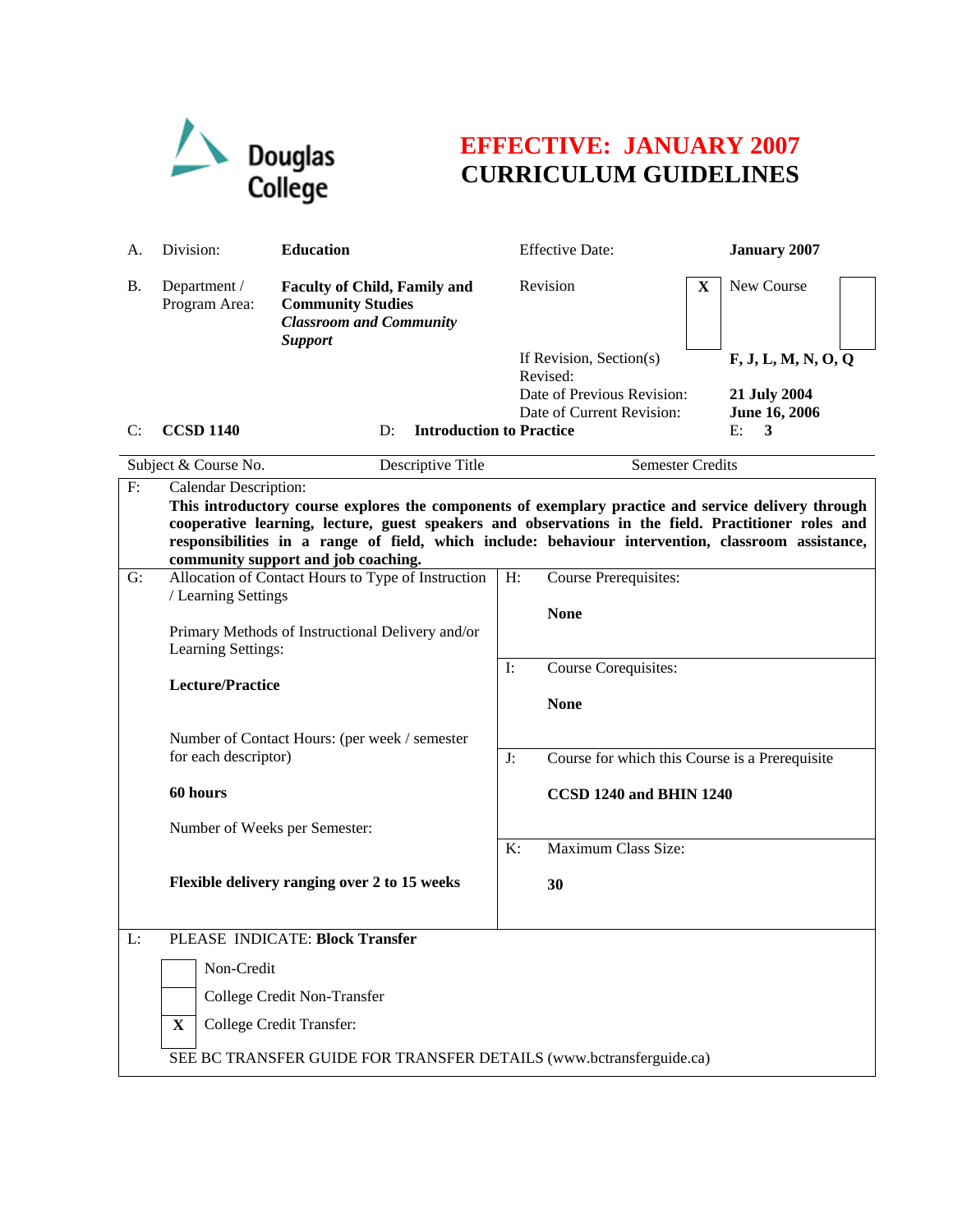| $M$ :<br>Course Objectives / Learning Outcomes |                                                                                                              |  |  |  |  |
|------------------------------------------------|--------------------------------------------------------------------------------------------------------------|--|--|--|--|
|                                                | Upon successful completion of this course, the student will be able to:                                      |  |  |  |  |
|                                                | 1. Practice self-assessment of CCS knowledge, attitudes, values and skills.                                  |  |  |  |  |
|                                                | Reflect on own knowledge, attitudes, values and skills                                                       |  |  |  |  |
|                                                | Link personal learning evidence to program and course learning outcomes<br>$\bullet$                         |  |  |  |  |
|                                                | <b>Identify resources for feedback</b><br>$\bullet$                                                          |  |  |  |  |
|                                                | Initiate learning objectives and plan to bridge gaps and improve abilities<br>$\bullet$                      |  |  |  |  |
|                                                | Seek out new learning resources and opportunities                                                            |  |  |  |  |
|                                                | 2.<br>Support the cooperative learning of self and others.                                                   |  |  |  |  |
|                                                |                                                                                                              |  |  |  |  |
|                                                | Incorporate elements of critical thinking into decision making and problem solving                           |  |  |  |  |
|                                                | Communicate in a respectful manner<br>$\bullet$                                                              |  |  |  |  |
|                                                | Share group workload and encourages others as appropriate<br>$\bullet$                                       |  |  |  |  |
|                                                | Attempt to work through group issues, seeking appropriate assistance when indicated                          |  |  |  |  |
|                                                | Describe the impact of the history of service delivery and the societal attitudes on the past,<br>3.         |  |  |  |  |
|                                                | present and future of people living with a disability.                                                       |  |  |  |  |
|                                                | Investigate the history of services for people who have a disability                                         |  |  |  |  |
|                                                | Describe a variety of service delivery models<br>٠                                                           |  |  |  |  |
|                                                | Examine the values associated with a variety of service delivery models<br>$\bullet$                         |  |  |  |  |
|                                                | Consider the possible intended and unintended outcomes of a variety of service delivery<br>$\bullet$         |  |  |  |  |
|                                                | models                                                                                                       |  |  |  |  |
|                                                | Explore practitioner roles, responsibilities and identify criteria of exemplary practice.<br>4.              |  |  |  |  |
|                                                |                                                                                                              |  |  |  |  |
|                                                | <b>Observe practitioners at work</b>                                                                         |  |  |  |  |
|                                                | Describe a selection of current practitioner roles and responsibilities<br>٠                                 |  |  |  |  |
|                                                | Investigate existing practice barriers and opportunities<br>٠                                                |  |  |  |  |
|                                                | Note language and labels used in practice settings<br>$\bullet$                                              |  |  |  |  |
|                                                | Identify the legal and ethical expectations of a CCS practitioner<br>$\bullet$                               |  |  |  |  |
|                                                | <b>Consider components of exemplary practice</b><br>$\bullet$                                                |  |  |  |  |
|                                                | Envision personal possibilities of exemplary practice                                                        |  |  |  |  |
|                                                | Promote the health and safety of self and others at practice sites.<br>5.                                    |  |  |  |  |
|                                                | Identify general health and safety awareness practices<br>$\bullet$                                          |  |  |  |  |
|                                                | Demonstrate basic principles of cleanliness and body mechanics<br>$\bullet$                                  |  |  |  |  |
|                                                | Identify proper use of non-motorized wheelchairs<br>$\bullet$                                                |  |  |  |  |
|                                                |                                                                                                              |  |  |  |  |
|                                                | Report significant health and safety observations<br>$\bullet$                                               |  |  |  |  |
|                                                | Investigate the prevention, indicators and reporting of abuse                                                |  |  |  |  |
| N:                                             | Course Content: The following global ideas guide the design and delivery of this course:                     |  |  |  |  |
|                                                | Observation of and reflection on the self-in-action are integral to ongoing practitioner<br>$\bullet$        |  |  |  |  |
|                                                | development.                                                                                                 |  |  |  |  |
|                                                | Competent practitioners consider different hypotheses when interpreting their observations.<br>٠             |  |  |  |  |
|                                                | Their conclusions are tentative, open to reflection, review and revision.                                    |  |  |  |  |
|                                                | Field observations and recordings form critical links between course work and practice. What is<br>$\bullet$ |  |  |  |  |
|                                                | observed becomes substance for discussion and reflection.                                                    |  |  |  |  |
|                                                | Study and observation of skilled practitioners provide insight into roles, responsibilities and<br>$\bullet$ |  |  |  |  |
|                                                | contexts of practice.                                                                                        |  |  |  |  |
| O:                                             | Methods of Instruction                                                                                       |  |  |  |  |
|                                                | Problem-based cooperative learning<br>$\bullet$                                                              |  |  |  |  |
|                                                |                                                                                                              |  |  |  |  |
|                                                | Lecture<br>$\bullet$                                                                                         |  |  |  |  |
|                                                | <b>Field observations</b><br>$\bullet$                                                                       |  |  |  |  |
| P:                                             | Textbooks and Materials to be Purchased by Students                                                          |  |  |  |  |
|                                                | T.B.A.                                                                                                       |  |  |  |  |
| Q:                                             | Means of Assessment: This course will conform to Douglas College policy regarding the number and             |  |  |  |  |
|                                                | weighting of evaluations. Typical means of evaluation would include a combination of:                        |  |  |  |  |
|                                                | Mid-point and final portfolio                                                                                |  |  |  |  |
|                                                | Self and peer assessments<br>$\bullet$                                                                       |  |  |  |  |
|                                                | Site visit analysis                                                                                          |  |  |  |  |
|                                                |                                                                                                              |  |  |  |  |
|                                                | This is a Mastery course.                                                                                    |  |  |  |  |